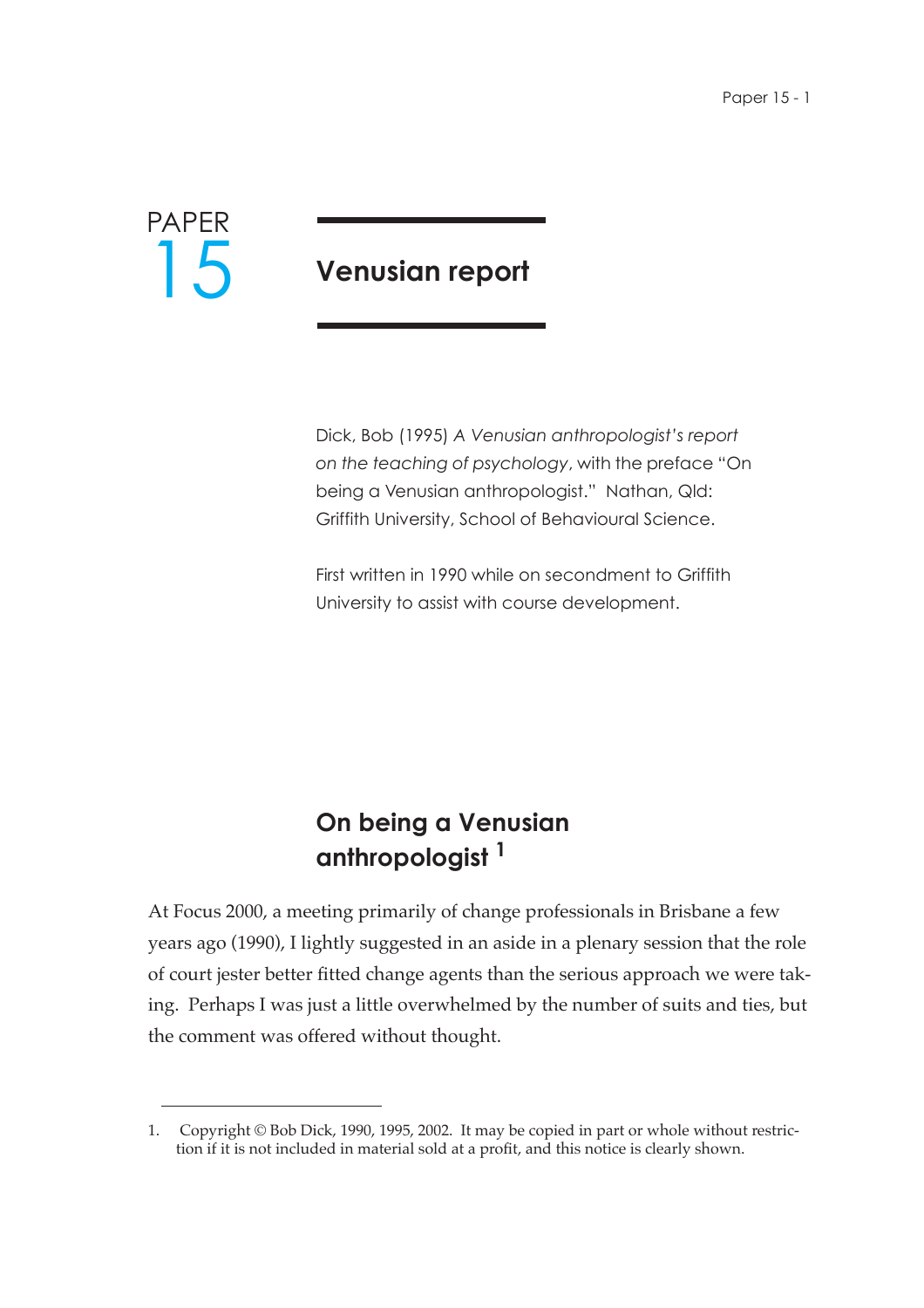Over the course of the conference, a number of people came up to me and said that they liked the "court jester" remark. By the end of the conference, I was more attached to the comment than I was when I had made it.

As I understand it, a court jester was given licence to say in the presence of a king or queen those things that needed saying but were too dangerous to say. In short, court jesters, in the guise of offering smart or amusing remarks, could comment on issues of state or the behaviour of those with power and privilege with relative impunity.

I think that is a valuable role. And if you can't do it at universities, where can you do it? From time to time, as the Faculty considers its teaching program, it may be that there can be encouragement for people to adopt that role.

In the present context, however, there is another role which I think may be even more valuable.

The role I have in mind is that of Venusian anthropologist. (I should warn you, however, that "Venusian anthropologist" is a misleading translation of the untranslatable Venusian term. Venusian beliefs in Venus, or in any of the professions, are not easily described in English — or, I suspect, in any of Earth's many tongues).

To illustrate the use of the role... At the University of Queensland I had a third year class in social consultancy. One of the greatest barriers to its effectiveness, I think, was that people come into it with strong expectations about university education. Those expectations got in the way of learning.

So, in the first or second class, when people were sitting quietly in rows listening to me, I would say something like this:

*"I'm speaking to you, individually. Just forget for the moment that there are others in the class, and think of this as a conversation the others can't hear.*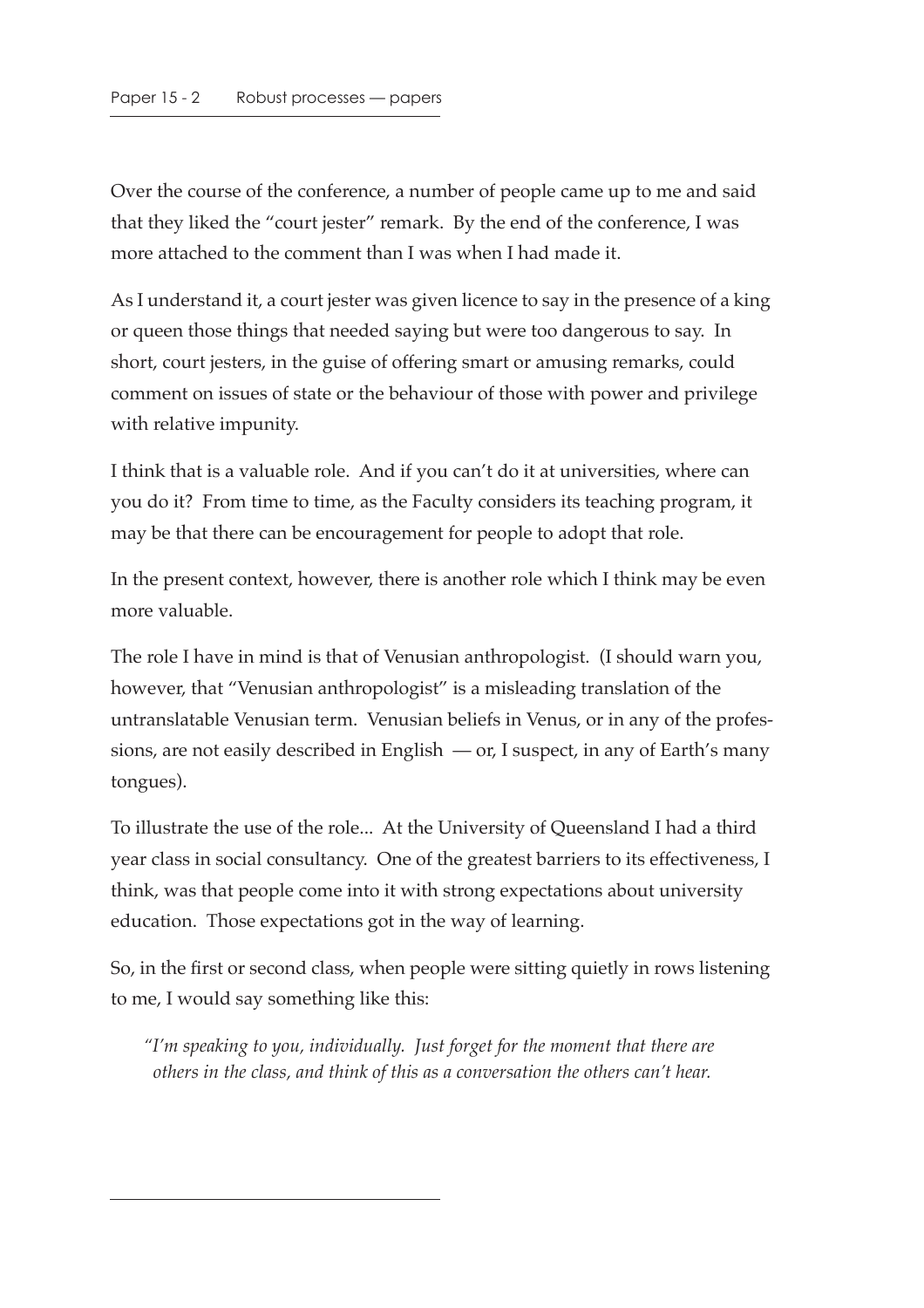- *"You are a trainee Venusian anthropologist. You have just been beamed down to Earth as part of your first field project, and you find yourself suddenly seated here in amongst all these earthlings. Obviously you can't announce yourself as a Venusian anthropologist — it might create an interplanetary incident.*
- *"You have been told nothing about Earth. This project is to give you practice in observing and understanding an interplanetary culture without any prior information or exposure. Your task is to understand Earth culture and behaviour, and write an assignment on it when you return safely to Venus.*
- *"As a trainee Venusian anthropologist, what do you make of the behaviour you experience around you right now? What will you have to say about Earth behaviour? This is your first sample of Earth behaviour, and you have no way of knowing how typical it is. But you have to start somewhere. What notes will you take on this sample of Earth."*

Let me play Venusian anthropologist for a while, and invite you to do the same. As a Venusian anthropologist, what sense do you make of the behaviour you observe at Griffith University, and in the applied psychology stream within the Faculty of Health and Behavioural Science?

More importantly, as a Venusian anthropologist, what advice would you give the Faculty on the teaching of psychology?

# **A Venusian anthropologist's report on the teaching of psychology**

Hello there. Before we begin, perhaps we have to tell you a little more about Venusian anthropologists. We'll keep it brief. The most important thing for you to know is this: in our consulting work, we have taken to heart two issues about history.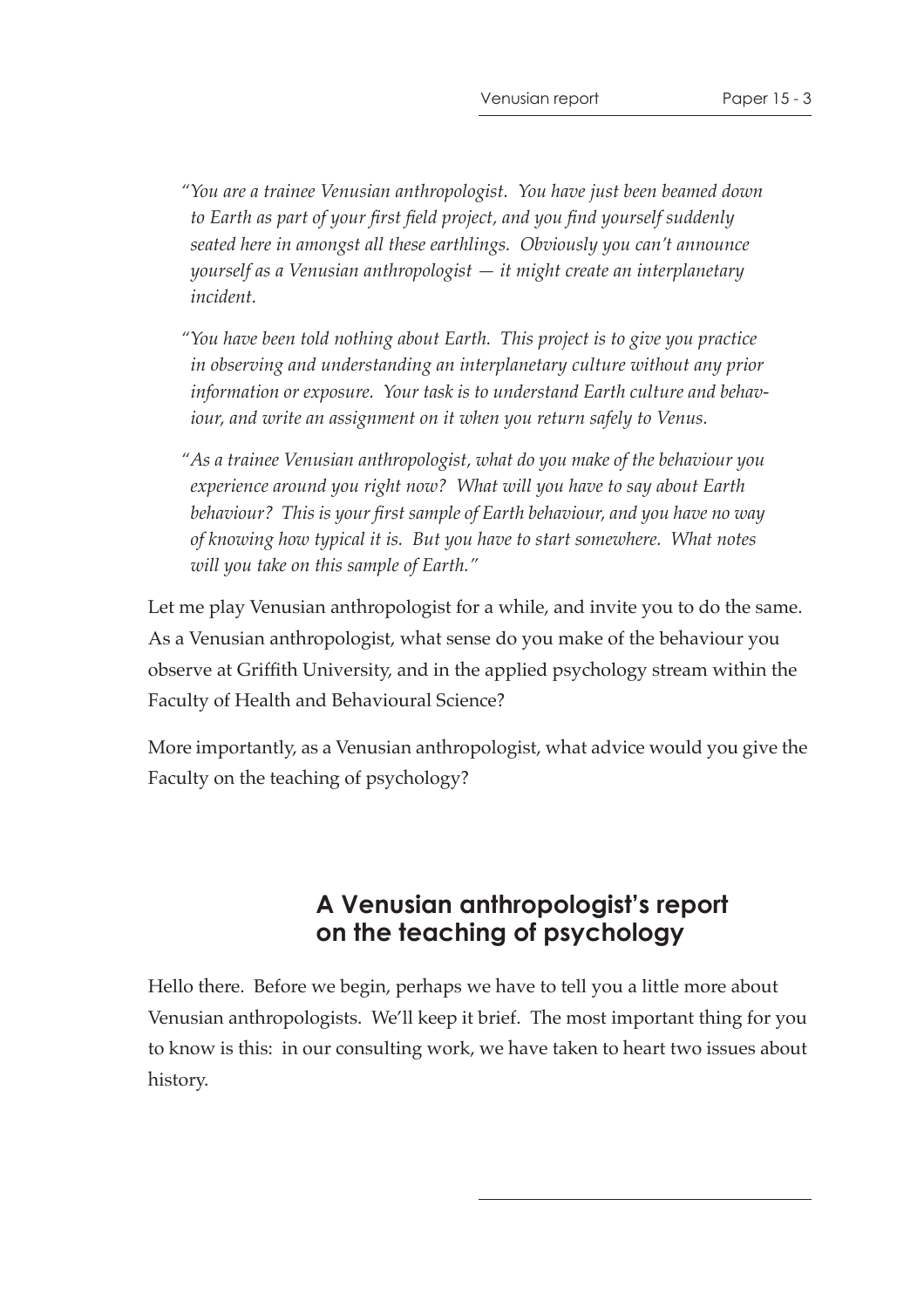On the one hand, we recognise that all of us "stand on the shoulders of our predecessors", as one of your own scientists put it. Our own advances build on the advances others have already taken.

On the other hand, we recognise the insidious influence of history: how much it channels our thinking, constrains our choices, blinds us to valuable opportunities.

Now, we Venusians, whatever our tribe or profession, are strongly anti-compromise. We are firm believers in "best-of-both-worlds" combinations.

This shows in our approach to consultancy. When we study a situation, or plan a new structure or whatever, we try initially to do it with fresh eyes, without presumptions. Only when we have completed our design do we draw upon the knowledge which history offers us.

We then try to combine the best of the old and the new. We respect history. But it is the future we plan for, not the past.

Of course, we are unable to escape our history entirely. To the task, inescapably, we bring our prior experience. For example, we find it hard to escape the belief that more often than not, form follows function. This influences our very perception of both form and function. (We were pleasantly surprised that Earth science in many fields accepts this important principle, at least in espoused theory.)

So let us begin by defining the functions of universities, and Griffith in particular, and especially the behavioural science programs.

## **The functions of university**

We note first that universities serve a boundary function in society. They help a culture to manage its relationship with its entire environment. They are both curators of what is already known, and seekers after what is not yet known.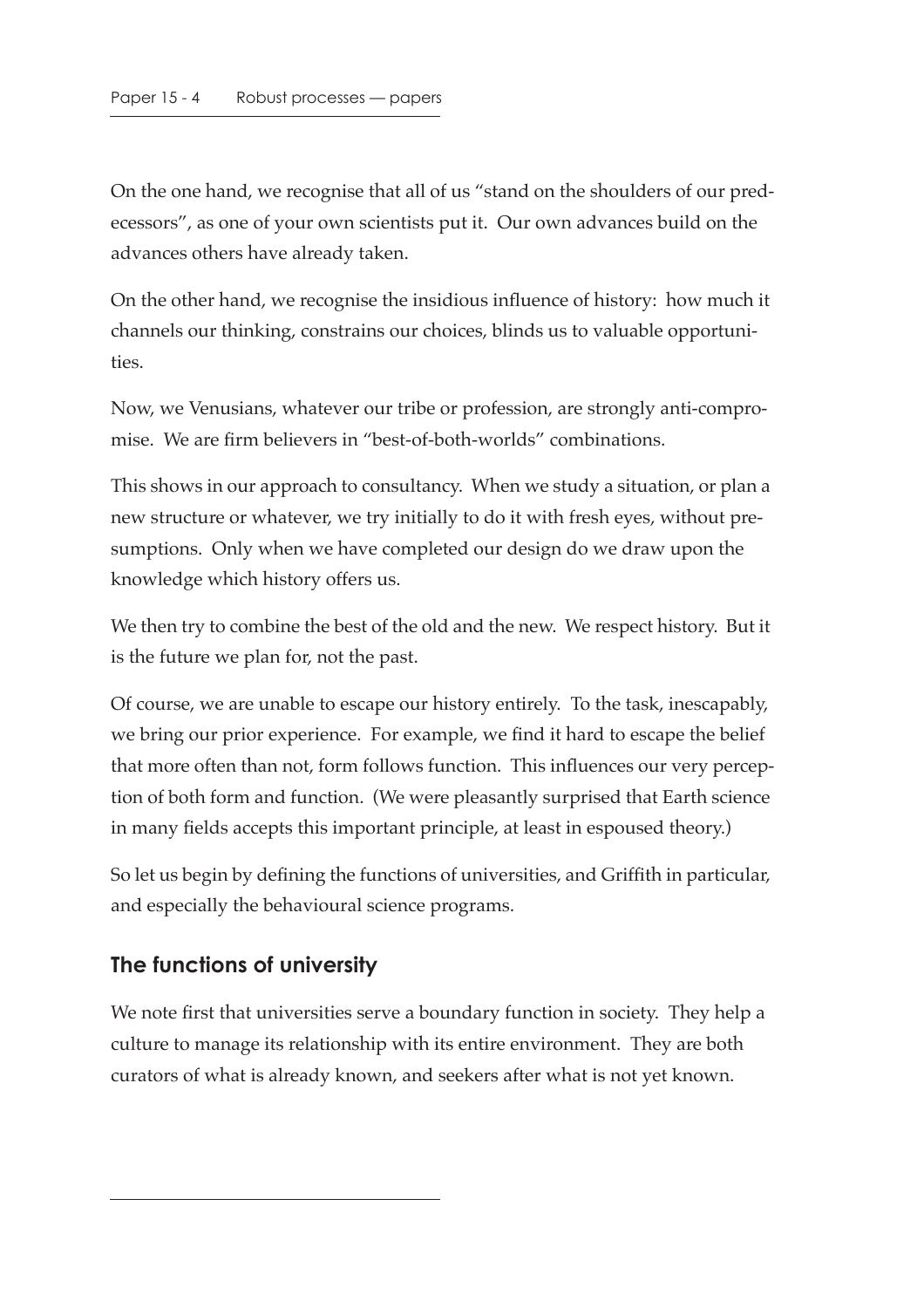(We note in passing that in psychology, tradition is in some ways not well respected. Students and researchers vie with each other to have the most up-todate reference lists. The older literature is seldom accessed. Consequently much reinvention of wheels take place. [Yes, Venusians do know and use the wheel.])

As part of this boundary function, we note also, universities do not themselves do much to *manage* the relationship between culture and environment. However, they "train" people to do so; that is, they help others to prepare. In fact, many of the resources provided to universities are provided by the culture at large (through the mechanism known as "the state") specifically to resource this preparation.

Apply this view to the current case study. The behavioural science programs, then, are part of the preparation for some of the people who will help the culture manage its relationship with the environment.

This is something of a bother to the Venusian mind. [Yes, Venusians have minds.] It appears that different people actually prepare themselves to manage different parts of the culture-environment interface. [This would sound much simpler in our native Venusian tongue]. This presumes that each piece of the culture-environment interface is a closed system. And that, as everyone knows on even minimal reflection, is absurd. But there you are.

However, our present brief is to discuss effective behavioural science programs. So let us content ourselves with mentioning the bigger picture, and then doing as well as we can within our brief.

The program is a preparation scheme for psychologists, or at least seems to be so. "Registration" as psychologists, that is, acceptance by the state as psychologists, is a goal for graduates. The course is to be designed in such a way that the Australian Psychological Society will accredit it. That is, the APS will state that it is an appropriate course for psychologists to prepare themselves.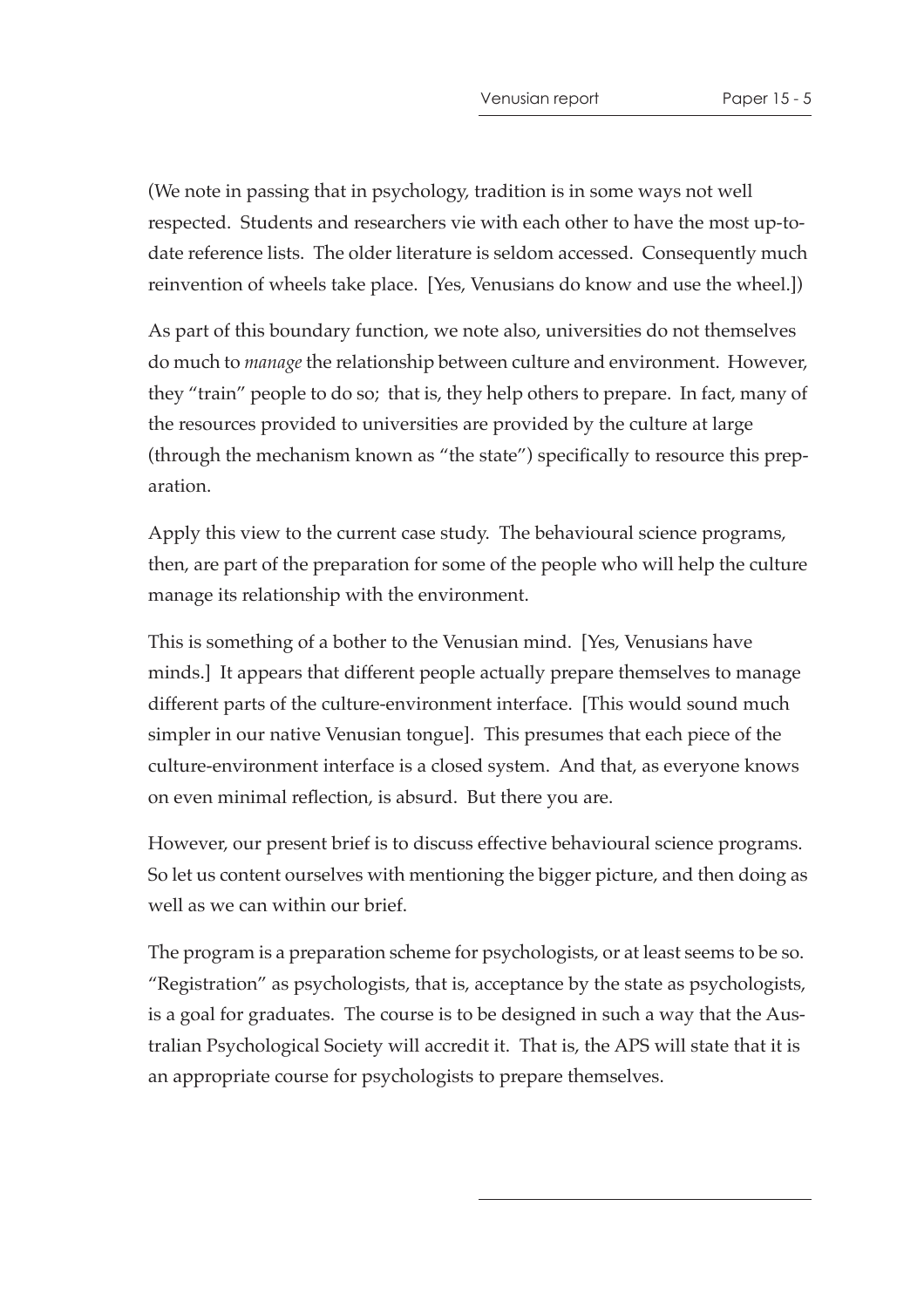These are disturbing constraints to a Venusian-prepared anthropologist. But for the moment let us assume that they are real. [On Venus, the onus would be on the APS (if we had one) to justify *its* position. But, in Rome .... Here it seems to work the other way around.]

Back to the story. We are to design a preparation program within the constraints. Illogical as it may seem, these constraints include the requirements of registration board and APS. So be it.

But let us not overlook the goals. To define these, it seems to be important to understand what a psychologist is. We can take this as the beginning of our next step.

We note that this is a difficult concept: psychologist. Many years ago, we've been told, the state of Queensland set out to define what psychologists do. It failed. Finally, after variously offending such groups as parents, teachers, counsellors and clergy, it gave up. It decided that psychologists are people who call themselves psychologists. (A curious strategy?: for example "Intelligence is what intelligence tests measure.") Only those who have taken an accredited course in psychology, it seems, may call themselves psychologists.

There is distressing circularity in this. But let us ignore it for the moment and press on. We will ignore the question of why anyone would wish to call themselves a psychologist, and deal with easier questions. We can always study what it is that psychologists *do* as they help a culture manage its interface with its environment.

Here we strike another difficulty. It turns out that psychologists fill an enormous variety of functions. (We begin to wish we had been posted to Mars!) Further, a majority of them *don't* call themselves psychologists. Could it be that earthlings, too, find "psychologist" hard to define?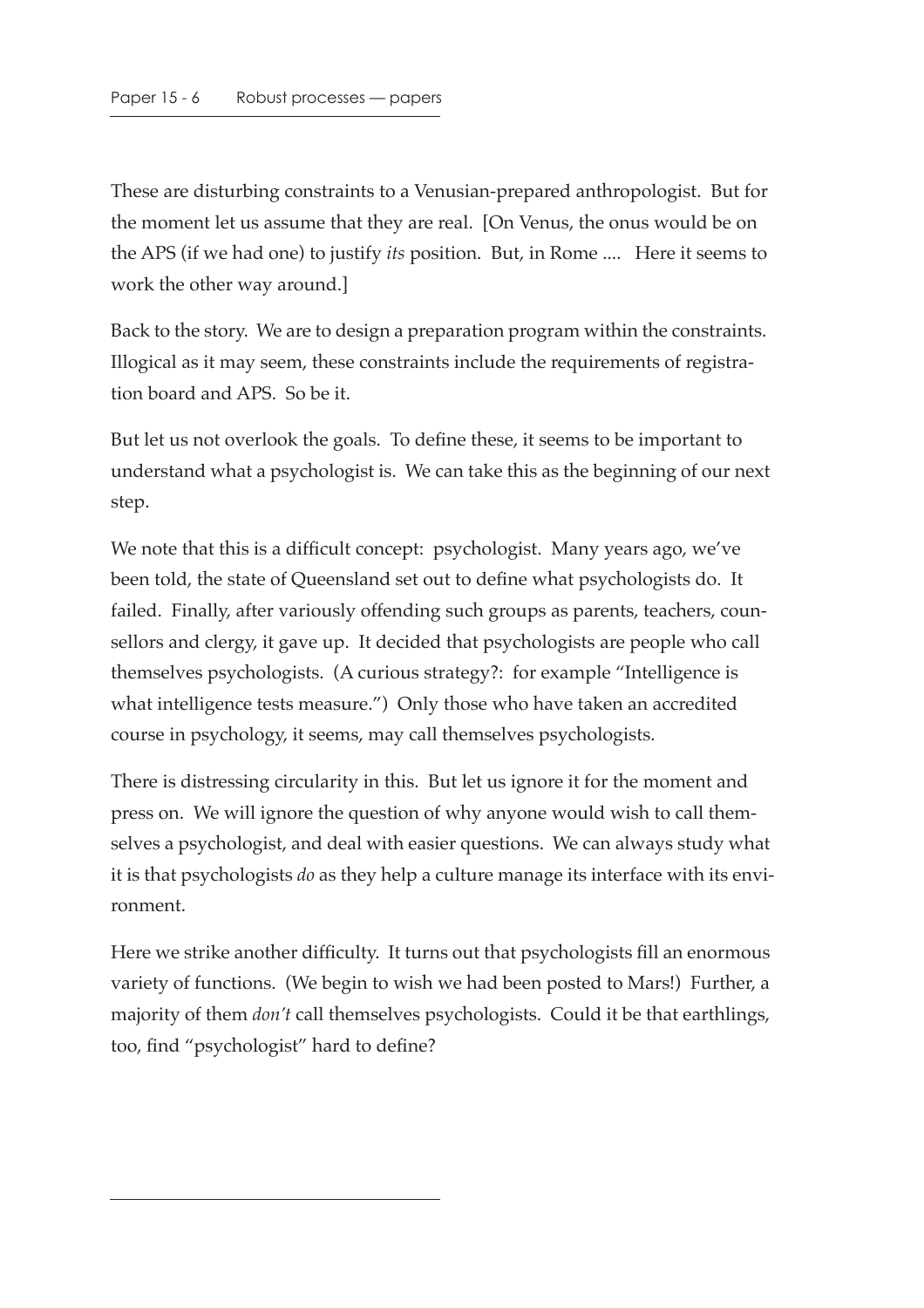Fortunately, however, on analysing the work of psychologists, some themes emerge.

The most prominent seems to be that psychologists work with people. Yes, so do many other professions; so it may be important to understand the difference between psychologists and these others. But this at least is a promising starting point.

Secondly, psychologists have a strong belief that each earthling is unique. [Much less unique, we note in passing, than Venusians. But perhaps Earth cultures are more conformist than those we are familiar with on Venus.] Therefore, the work done with people often takes into account the uniqueness of those people.

(We note, with some surprise, that sometimes it doesn't. We especially note that the institutions which prepare psychologists pay less attention to individual uniqueness than we would have expected. Perhaps we will have to treat earthlings as poor informants on Earth culture. This may complicate our investigations; but provided we use observation as our key tool, it should not matter too much.)

Despite the uniqueness, there is also a strong belief that there are general principles which govern behaviour. These principles are applied, to some extent, in the work which psychologists do.

## **Psychologist roles**

Perhaps some specific examples will help us in our task. Among other things, graduates of psychological preparation programs...

- 1 ... help other intending psychologists prepare to be psychologists. Beyond noting the inbreeding which this risks, we are not surprised.
- 2 ... research an astonishing variety of phenomena. This research spans what are elsewhere regarded on earth as biological sciences, health sciences, social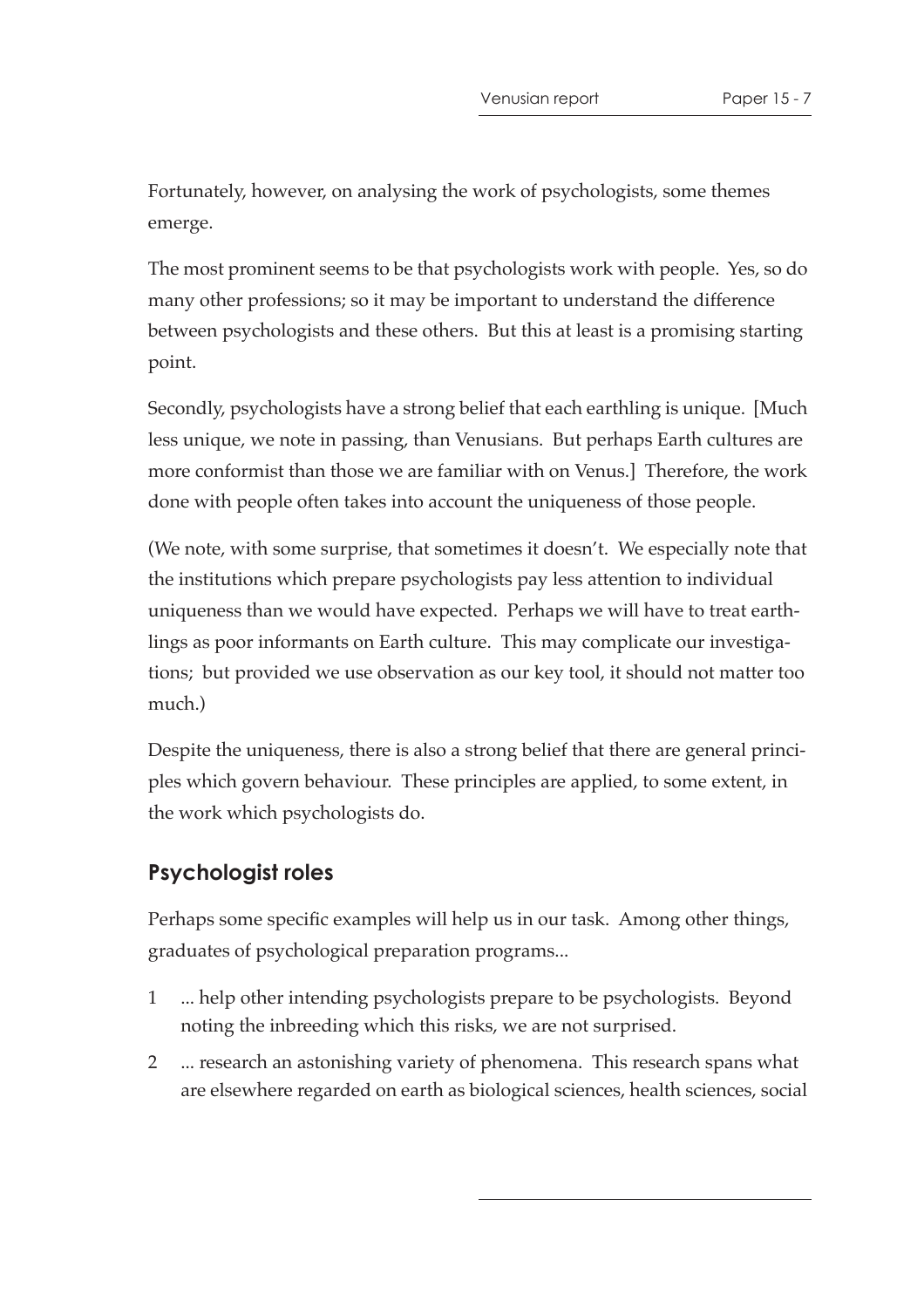sciences, mathematical sciences, and others. This is usually done in the same institutions, and by the same people, as the first role.

(When we first stumbled across this phenomenon, we imagined that here was an instance where the usual boundaries between earth disciplines had broken down. This was a pleasant surprise. Imagine our disappointment, then, to find that in psychology the sub-disciplines don't have enough of a shared language to talk to one another. Further, our early observations suggest that they have almost no contact with other disciplines which are studying the same phenomena. This is a puzzle. Perhaps our understanding will improve as our study continues.)

3 ... help those people whose uniqueness causes them some problem with other earthlings. The term used is "deviate", though this has different connotations than has the nearest Venusian equivalent.

Sometimes this is done on behalf of the others, to help them cope with those who are unique. Sometimes it is done on behalf of those who are unique, to cope with the others. (Why not more often both of these at once, we wonder.)

These are common roles, sometimes performed in institutional settings and sometimes not. It appears that psychologists may have a more tolerant view of uniqueness than have many other people (though we have already mentioned, as contrary evidence, that there is little of this tolerance shown for students in the preparation institutions such as universities).

- 4 ... deal with non-coping "normal" people. This is a similar role to the previous one, for people having trouble coping, though less for reasons of uniqueness. It is again common, and is a role shared with people who seem to do rather similar things, but call themselves by different names.
- 5 ... help organisations choose people with the "right" uniqueness. Sometimes this means a particular uniqueness. Sometimes it means not very much uniqueness at all. The local term is "employee selection". In some parts of this area, and in diagnosis of individual uniquenesses generally, psychologists have almost succeeded in establishing a monopoly.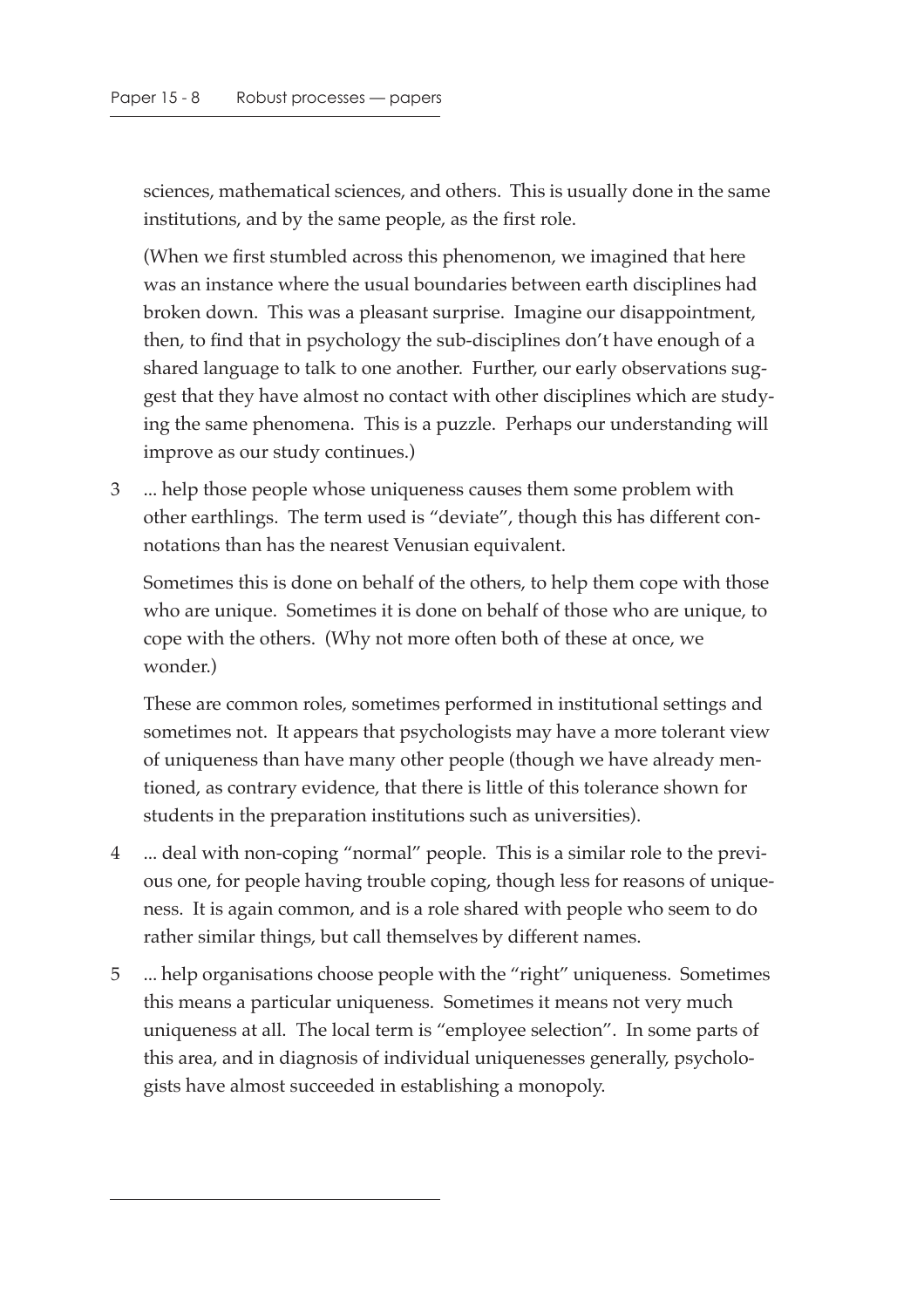6 ... help organisations and other groups of people to set goals, improve relationships, and the like. A large subset of this role is to do with helping groups introduce change, which terrifies most earth people. Again, many people who do not call themselves psychologists also fill this role.

While not a complete list, this will probably serve our purpose sufficiently.

It appears that the first two of these roles form one grouping, sometimes labelled "academic". The rest of them form a second grouping, sometimes called "practitioner". It is not yet apparent why one preparation program is used for both. Perhaps it is because of beliefs that only psychologists can help people prepare as psychologists. And could it be that people believe that only researchers can do this well? (A similar phenomenon has been reported in the literature for other earth arenas too: see "apostolic succession".)

## **Practitioners**

Let us deal with the "practitioner" category.  $2$  This is by far the larger, though by no means the most influential, of the two categories.

We might summarise the job responsibilities of most psychological practitioners as

*"helping people individually and/or collectively to improve their enjoyment and effectiveness".*

<sup>2.</sup> We realise that this is not the usual emphasis. But so far our studies have not explained why practitioners have to learn to be scientists, yet scientists don't have to learn to be practitioners. Our tentative hypothesis is that this is because the decisions are being made mostly by scientists rather than by practitioners. But perhaps we are mistaken here. We would have thought that, *prima facie*, scientists could make good use of practitioner skills in their life and work. On the evidence so far before us, practitioners make very little use of the skills of science which they are taught. Many of them even appear to have something of a reaction against them (a "conditioned aversion", I think some might call it).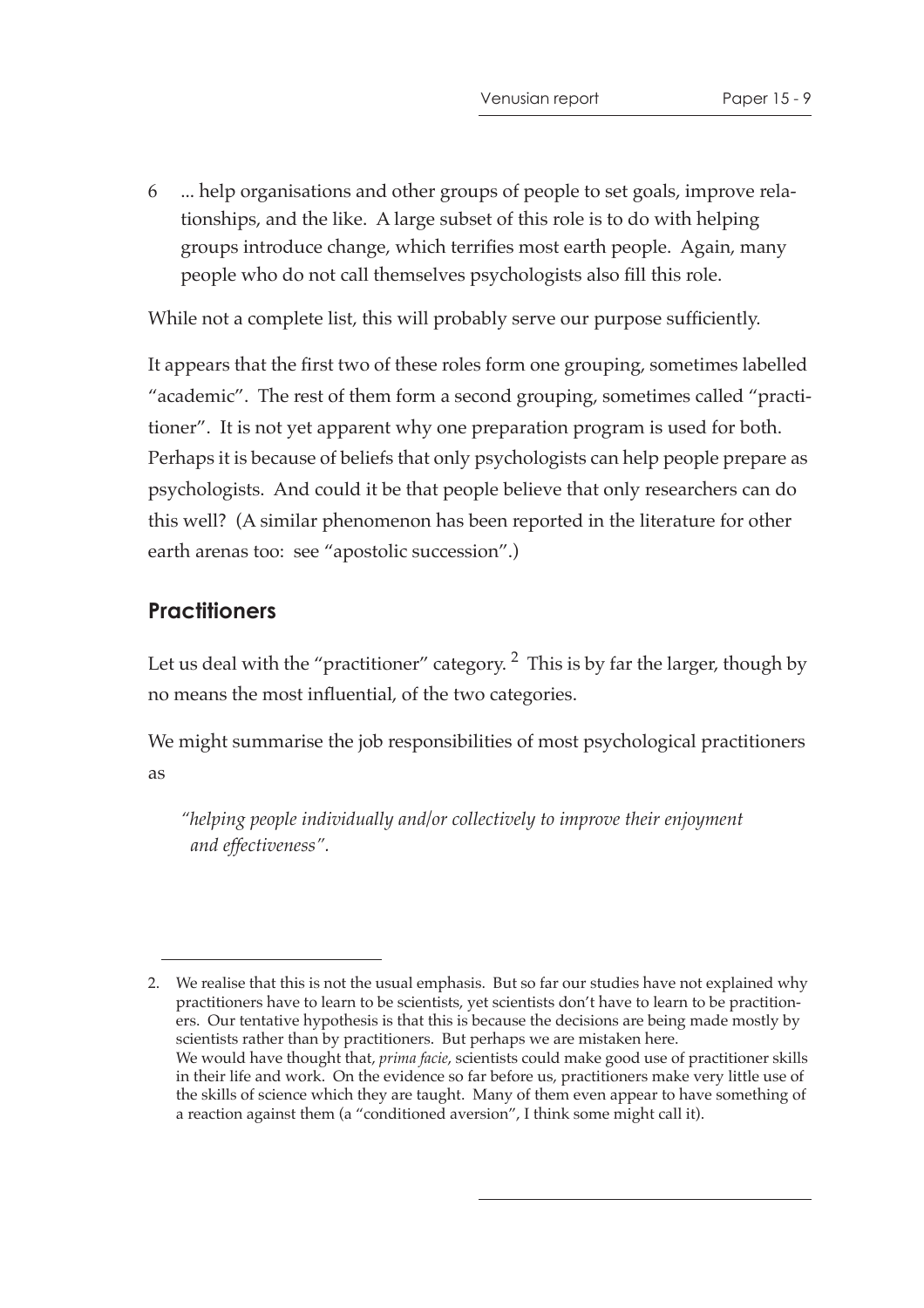On some occasions the help is direct, by providing solutions. On others it is indirect, by developing the necessary skills-and-understandings for the clients to do this for themselves.

At this point, we face an embarrassment. It seems there are no concepts in common use on earth which allow us to acknowledge the *combinations* of "skills-andunderstandings". We expect there is such a term. After all, combinations of skills-and-understandings are what practitioners use.

Until we find the appropriate term we may just have to talk as if skills and understandings are separate. This is unfortunate in the extreme, and potentially very dangerous. For example, it leads to memorised knowledge being treated as if it were understanding. But provided we keep this caution constantly in mind, perhaps we can avoid being too misled.

## **Skills-and-understandings**

First, practitioner psychologists spend a very great deal of their time in interaction with others.

Obviously, skills-and-understandings are required for this. If there are core skills-and-understandings, such interpersonal skills are clearly included. (It should be admitted that we have noticed that in the recent past it was possible to be accredited as a psychologist without acquiring them. Could it be that we have overestimated their importance?)

Second, practitioners are often in a position of using "process" skills-and-understandings. [This would be more easily said in Venusian.] Practitioners *help others* to do such things as improve their life, set goals, enhance their relationships, reach decisions, solve problems, and all manner of other things.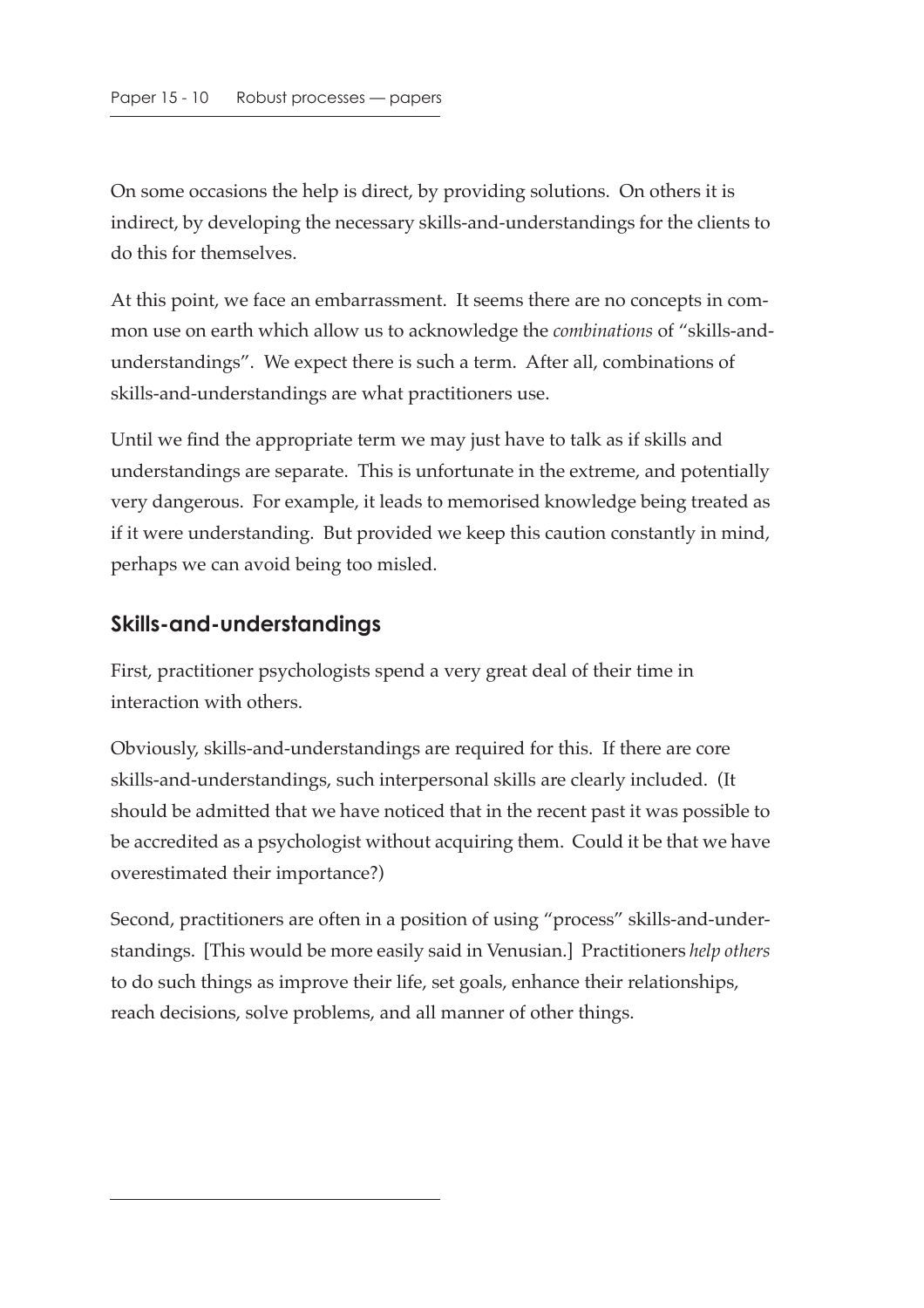(It appears that without special training, earthlings are unable to use process skills. This, too, is a puzzle. We would have thought that millions of years of evolution must have equipped earth people with such often-used skills.)

Third, practitioner psychologists spend most of their working hours in groups or organisations of one sort or another. It is self-evident, we think, that they require skills-and-understandings to do this.

Fourth, in much of what they do, they are required to develop methods or processes for the specific situation they are in. This arises because of the uniquenessprinciple:  $3$  there is no guarantee that a method or process which worked in one setting or for one group will transfer without modification to another. General opportunity-seizing skills-and-understandings seem relevant here. ("Problemsolving skills", is how earth people seem to think of them).

Creativity is also needed, but on the evidence so far collected, it seems all earth people have it. (This is despite courageous efforts during pre-adult education to stamp it out).

Fifthly, we have not so far mentioned the underlying skills-and-understandings of numeracy and literacy which almost all earth citizens require (though we have noticed that some, a small minority perhaps, contrive to survive well without them).

We take it as self-evident that skills-and-understandings are acquired by *exercise*, often under guidance. (There is no close equivalent of the Venusian term which may be roughly represented by "using-skills-and-understandings".) Therefore, a clear aim of the teaching program, we believe, must be to create situations where this can take place.

<sup>3.</sup> We acknowledge that "uniqueness-principle" is an awkward term. We suspect that, were my English better, I would know of some simpler term meaning the same. Surely such an important concept has a term which is in common use.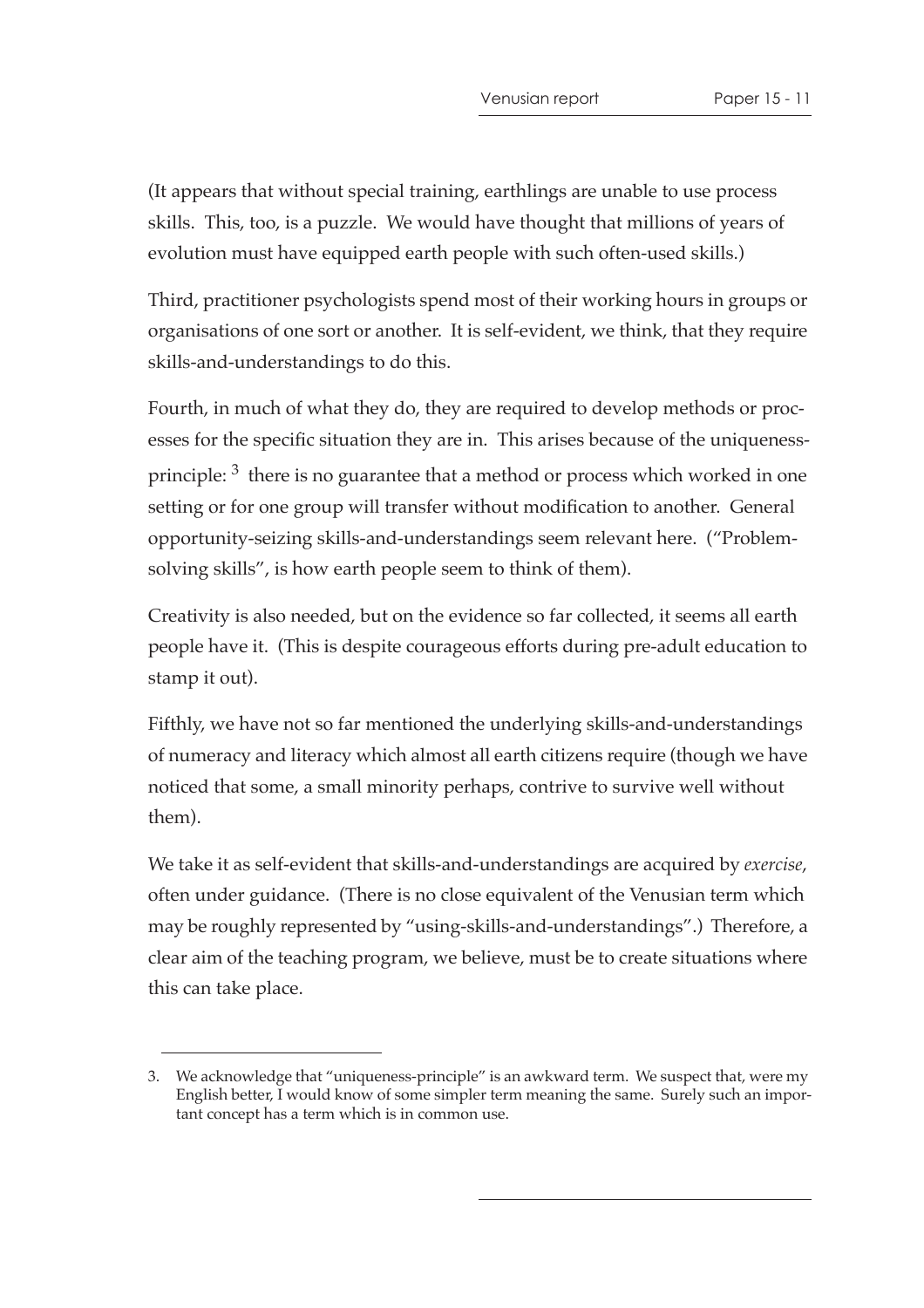Fortunately, this is no great difficulty. Learning takes place in very nearly the same group and organisational settings which characterise most of the working life of the practitioner-psychologist — or most other people for that matter. It is a simple matter to capitalise on this. People can learn to operate in this environment in ways which they can later use to operate in their working environment (and their life).

We mention in passing our surprise that this is almost never done. We suspect some religious reason. In fact, we have begun to suspect that it arises from the religion known as "science". To be honest, though, our studies have not yet advanced far enough for us to offer this view with any assurance.

## **Constraints**

At this point it is useful if we take into account some of the constraints under which the course has to be run.

The most important of them appear to be the requirements of the Australian Psychological Society (APS) and the Queensland Psychologists' Registration Board. As accreditation by the first appears to influence the second, the APS requirements will be given most of our attention.

In the first place, there appear to be requirements that a sufficiently broad coverage of "psychology" should be attained in the foundation years of the program. This is strange: to a Venusian eye, psychology seems to be more of a historical accident than anything else. It is apparently adequate for the APS that this coverage be intellectual, without touching skills-and-understandings. Perhaps this requirement too is religious in significance.

Second, there is a requirement for a substantial but surprisingly-narrow component of opportunity-seizing skills-and-understandings. This component take the form of instruction on certain specialised research methods and statistics in all or most years.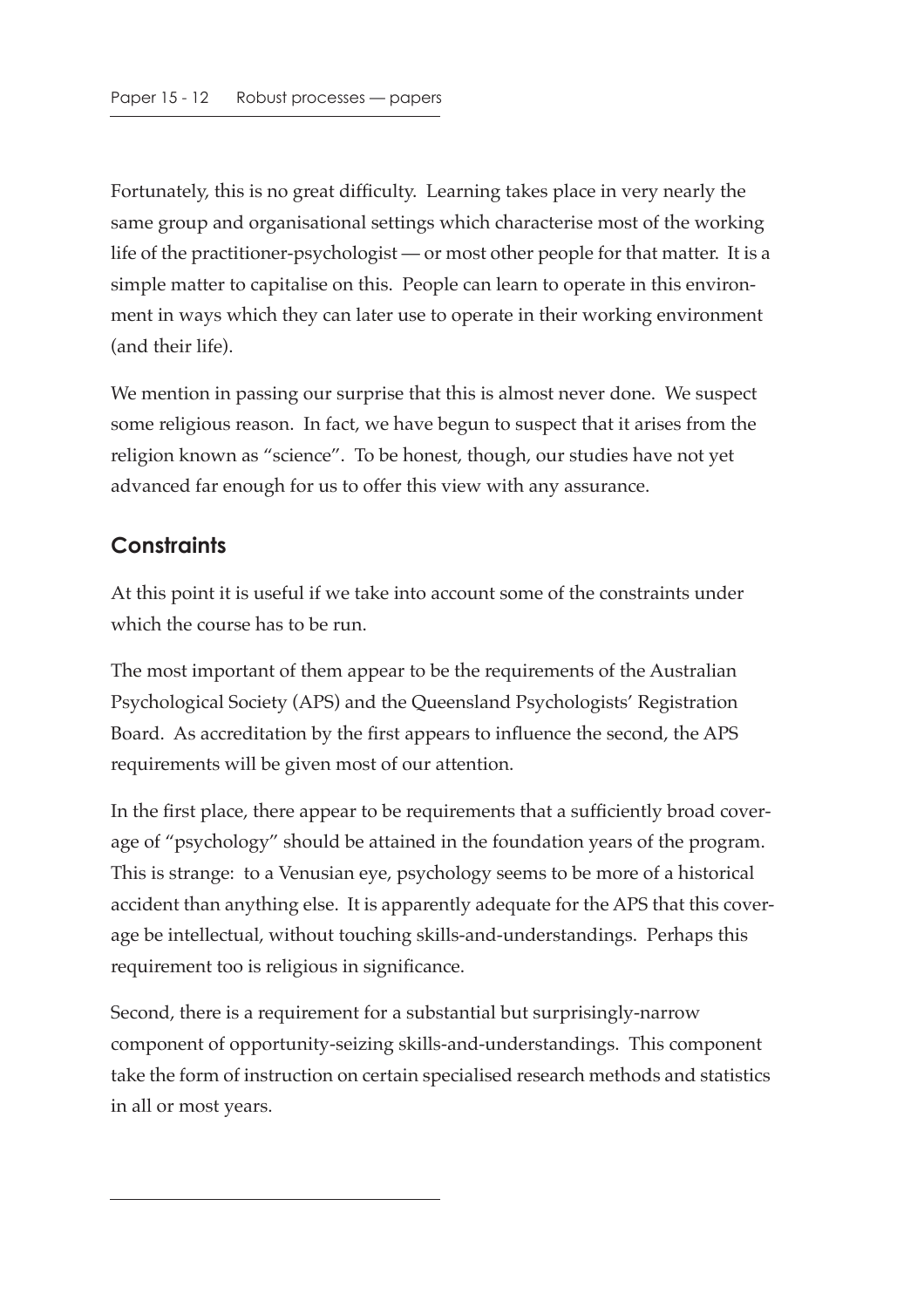Curiously, in this area the program *does* seem to be aimed at the development of skills-and-understandings. This is especially true in the later years. It seldom succeeds well, we believe. We have been shown evidence that most practitioners don't read research, let alone do it. But that is a different story, as we say on Venus. In any event, we commend the effort. If it were broader, and led to better outcomes, our commendation would be greater.

Third, there is a requirement that the fourth year consist exclusively of psychology. This, we presume, is another primarily religious requirement. To our mind it illustrates the closed-system thinking of the Earth professions generally.

Fourth, the APS insists that at least one-fifth of the fourth year be spent doing research and statistics, and includes a substantial research project. We understand that this is expected to be individual (more closed-system thinking?). To our astonishment, we have even heard cooperation labelled "plagiarism". <sup>4</sup>

Let us try to compile a program which achieves the goals we have stated within the identified constraints. We will then compare it to actual programs, and try to compile a best-of-both-worlds combination.

The constraints are severe. To be honest, we doubt their necessity. We think a better program could be prepared by ignoring them. But that is not our brief.

In any event, it seems that psychologist academics will not even entertain the thought of examining the constraints. This appears to be deliberate blindness. But that is absurd, and so we imagine we have some more study to do.

On the clear understanding that the following proposal is less than it might be, let us proceed.

<sup>4.</sup> The term "plagiarism" describes two different phenomena. One is representing another's work as ones own. This is clearly unsuitable behaviour and we agree with the dislike with which it is viewed. The other is sharing the responsibility for developing work. We would have thought that this developed valuable skills.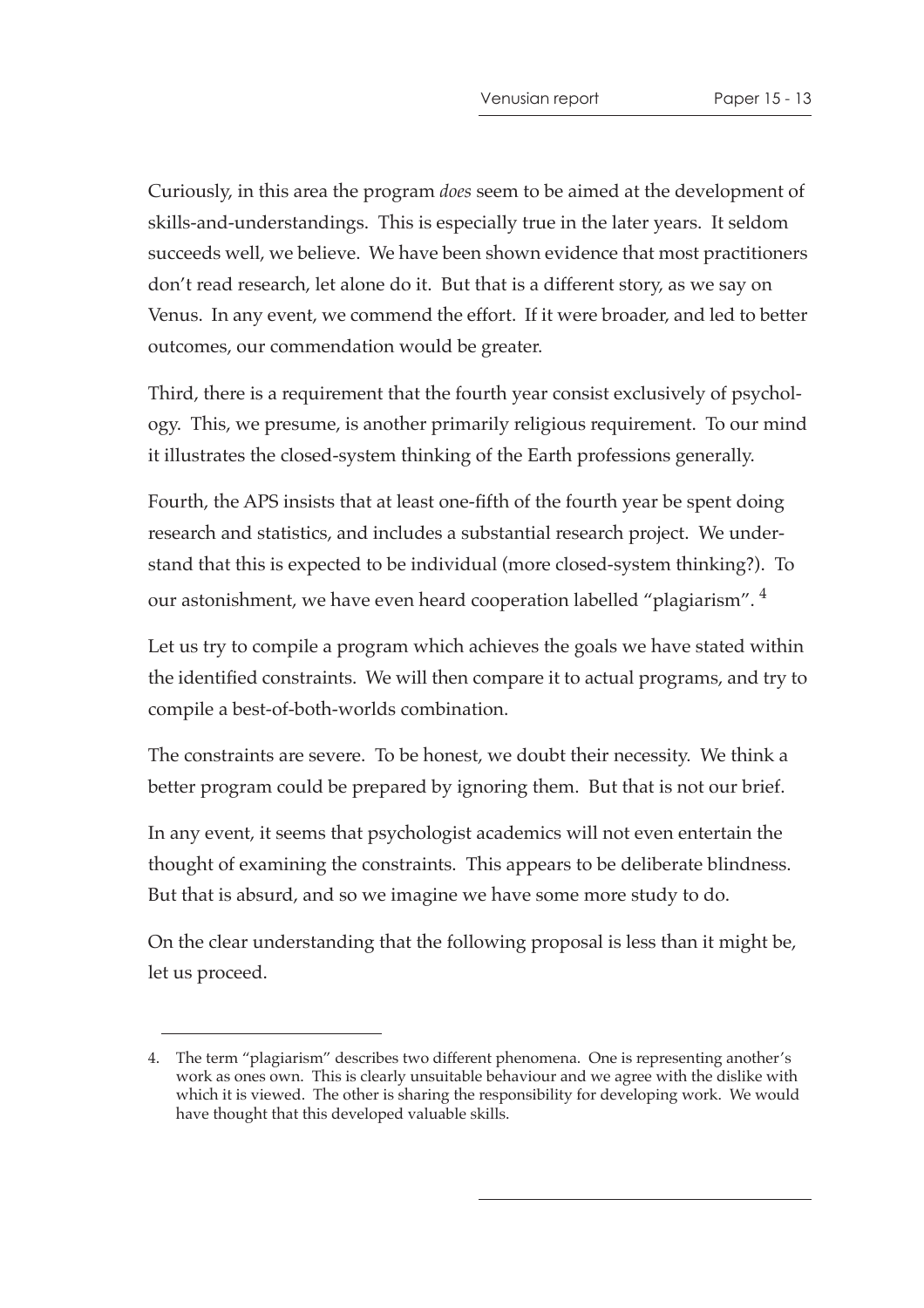## **The program—a first approximation**

We take this as our starting point: that the main function of the behavioural science courses is to help intending psychological practitioners to equip themselves with the skills-and-understandings they need to practise their profession.

Given the variation in jobs this may be too ambitious. At the very least, however, the course might attempt to address those skills-and-understandings which are common to all or most areas of psychological endeavour. In this event it is clearly necessary to include those which allow the graduate to acquire more specific skills-and-understandings on the job.

Any particular selection of skills-and-understandings begs the question about the categorisation used. To have a starting point, however, we have decided to avail ourselves of an earth-originated classification. Edgar Schein (personal communication) classifies skills-and-understandings into three categories: technical, interpersonal, and emotional.

Where psychologists are concerned, the technical skills-and-understandings are also for the most part interpersonal skills-and-understandings. The emotional skills-and-understandings are about the ability to take constructive action under conditions of ego-threat. We think they may be defined as the skills-andunderstandings of "courage". It seems that earth people have a fragile ego. Certainly, they invest enormous effort in psychological self-defence.

The interpersonal skills-and-understandings are those for operating with individuals, groups and larger social systems. Included here are communication skills-and-understandings, and process skills-and-understandings.

A further crucially important category can be rendered as "skills-andunderstandings-for-enabling-learning". There is no equivalent term, so far as we can tell, in earth's vernaculars. On earth the terms "teaching" and "training" are commonly used for this purpose. But they so misrepresent the reality that we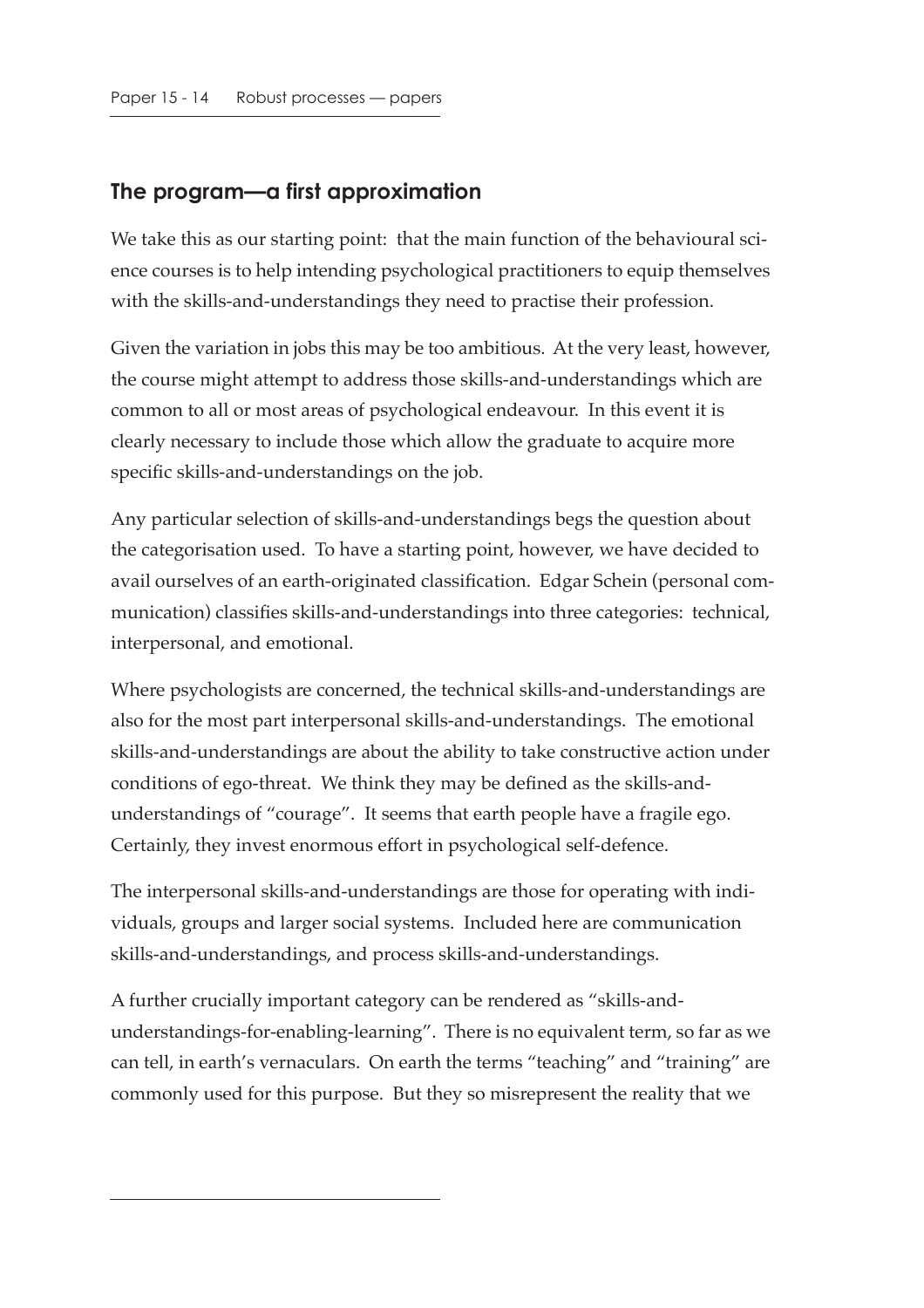believe they are too dangerous to use. They encourage "teachers" and "trainers" to assume that their task is to transfer information from themselves to learners.

The technical skills-and-understandings, as well as including the interpersonal, also cover the administration and interpretation of psychological tests, and skills-and-understandings of diagnosis, the skills-and-understandings of intervention, and skills-and-understandings of opportunity-seizing (or problemsolving). Some of these could as easily be classified as interpersonal.

It is interesting that most of the communication skills-and-understandings are taught as *technical* skills-and-understandings. Therefore people use them only in their work, not in their life. So far we lack an explanation for this.

For convenience we briefly repeat our earlier summary of psychological practice:

*"helping people individually and/or collectively to improve their enjoyment and effectiveness".*

As the learning takes place in a variety of structured social systems or collectivities, this goal is very easily achieved. The learners can learn about groups, organisations and other collectivities by participating in them. They can also, to everyone's advantage, apply the fruits of their learning to further enhance these collectivities. In doing so, they are practising all of the skills identified earlier. And the courses they are engaged in will get much better over time.

We are assuming, reluctantly, that this has to be done in such a way that the constraints are observed. Here, in more detail, is a possible example (there are, of course, other possibilities). We have followed the Venusian practice of providing "umbrella" style courses in the first and final year. Specialisation occurs in the intermediate years. We believe this should achieve the best combination of both specialisation and generalism...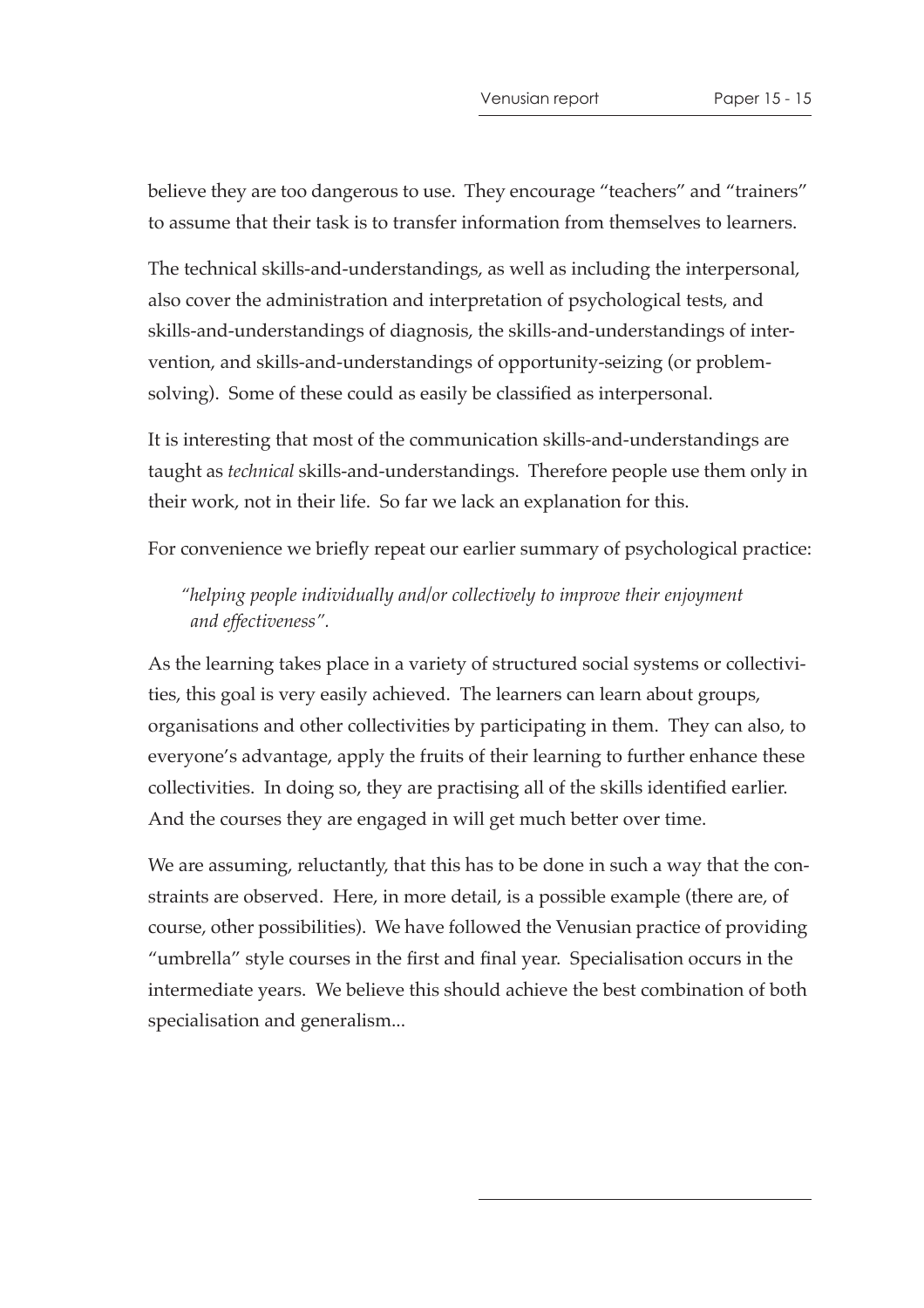#### **First level**

We recommend a broad coverage to meet APS requirements. Using issueoriented learning methods turns this general approach from a liability to an asset. (We mention in passing that since the first draft of this report was written, the term "problem-based learning" has come into wide use.<sup>5</sup> And some people actually practise it. It is closely related to what we are suggesting.)

A further constraint becomes obvious at this point. Academic psychologists (and academics generally) value highly the notion of academic freedom, and insist on being able to decide their individual behaviour. Some coordinating structure is therefore required which provides automatic links across subjects without unduly constraining those who are responsible for each subject.

Having "themes" which apply across subjects may achieve this end. The themes then provide the "issues" for the issue-oriented learning. Provided the lecturing staff decide the themes by consensus, this will not severely constrain individuals in the exercise of their academic freedom.

The first level would also include a methodology component with opportunityseizing (problem-solving) as its focus. This will then provide people with the tools to understand the questions that arise in the other components of the course.

All or most of the courses at first level would include a field component. To avoid the danger of too great a need for supervision, or too great a threat either to the students or the systems they observe, these would be observational studies only. (We have decided, reluctantly, that earth people don't trust each other. So anything else would probably not be acceptable.)

<sup>5.</sup> As we understand it, problem based learning is the use of written case studies presented as problems to be resolved. In finding the appropriate information and applying it to the problem, learners acquire both knowledge and skills at using it. Of course, it doesn't develop the actual skills needed to do psychological work in the "real world". But, if we understand it properly, it seems to be a substantial step in that direction.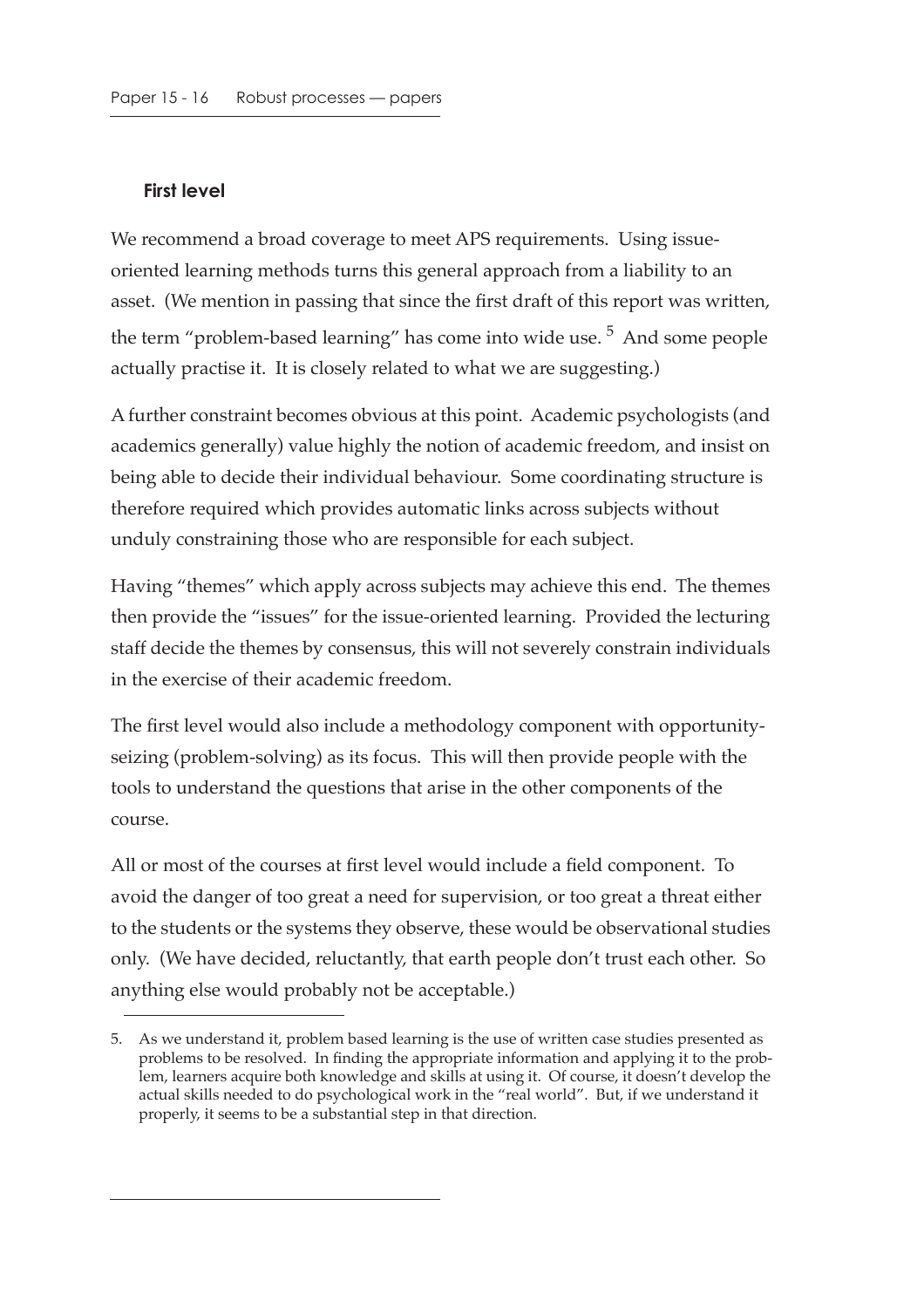As far as possible, the field projects might be chosen to allow the observational requirements of several different subjects to be undertaken in the same situation. We would expect this to help to overcome the closed-system thinking which is so common. There are a number of similar courses at other universities — though none, as far as we can tell, in psychology.

#### **Second and third level**

It seems desirable to include subjects which are appropriate for organisational, community and social settings in the courses. It is also necessary to bear in mind that the same core is used for occupational health students. We recommend the following arrangement...

| core               | the more general skills-and-understandings which<br>underlie most of what are sometimes called the helping<br>professions; this will also provide a valuable opportu-<br>nity for academics from different specialisations to<br>cooperate with one another; |
|--------------------|--------------------------------------------------------------------------------------------------------------------------------------------------------------------------------------------------------------------------------------------------------------|
| concentration area | the somewhat more specialised skills-and-understand-<br>ings which characterise much psychological work, but<br>are not so common elsewhere in the helping profes-<br>sions;                                                                                 |
| electives          | the most specialised skills-and-understandings, which<br>are to be found only in some narrow areas of psycholog-<br>ical practice.                                                                                                                           |

There would again be a methodological component, again linked to the themes of the course. The themes might or might not be common to several or all courses.

The emphasis would be on methods which can be used to aid observation, diagnosis and intervention. This suggests qualitative methods and a continuousimprovement philosophy. (There are earth terms for this. "Action research" is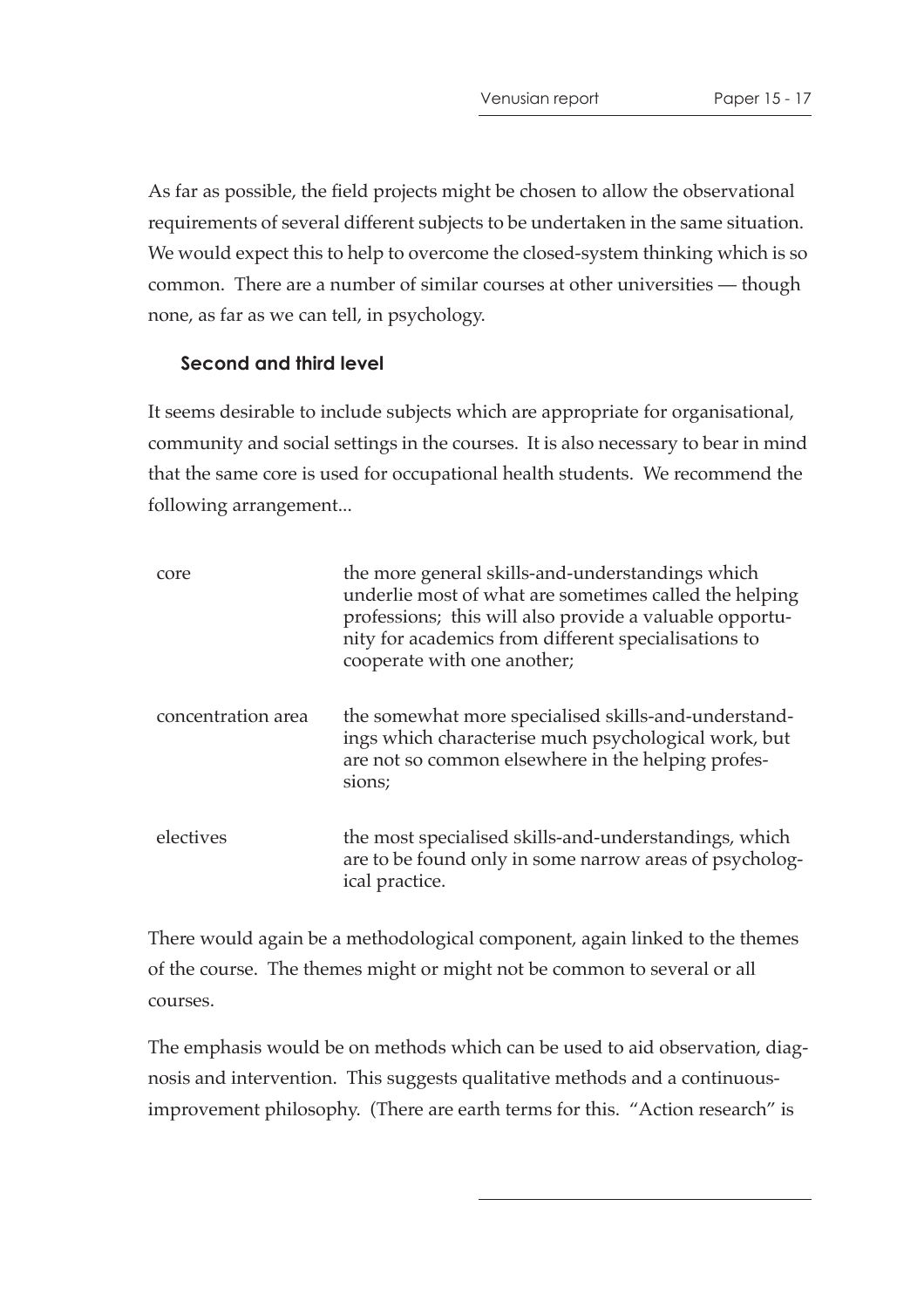one which fits the situation. It might be acceptable to some academics provided it does not violate their religious scruples.)

As far as possible, all second and third level subjects would be chosen to assist students to understand and improve the learning system within which this takes place. (We mention in passing that there are a number of developments which provide the same goal of continuous improvement. Among them are action research itself, short-cycle evaluation, and total quality management.)

#### **Fourth level**

Fourth year would again be designed as an integrative program. The emphasis would be on those subjects which provide the most encouragement for students to draw on many different aspects of the work they have done in earlier years.

Substantial field work seems highly desirable. Some informants have protested at the thought of unqualified people doing field work. Our view is that they will be doing it in the following year, often under conditions of much greater risk, and with much less support. To use an old Venusian metaphor, why not let them learn to swim when there is still someone around to throw them a flotation device.

[No, Venusians don't actually swim; but we fear you would not understand a literal translation of the metaphor we had in mind. "Swimming" is a good translation, we think.]

Some of the practical work could be done on campus, helping earlier years with their work. Helping others learn is a great learning device. We were at first surprised that so little use was made of it. (We are learning: we are now not so easily surprised.)

Given the breadth of the earlier program, it also occurs to us that it may be useful to provide enough choice in the program to allow some specialisation. If team